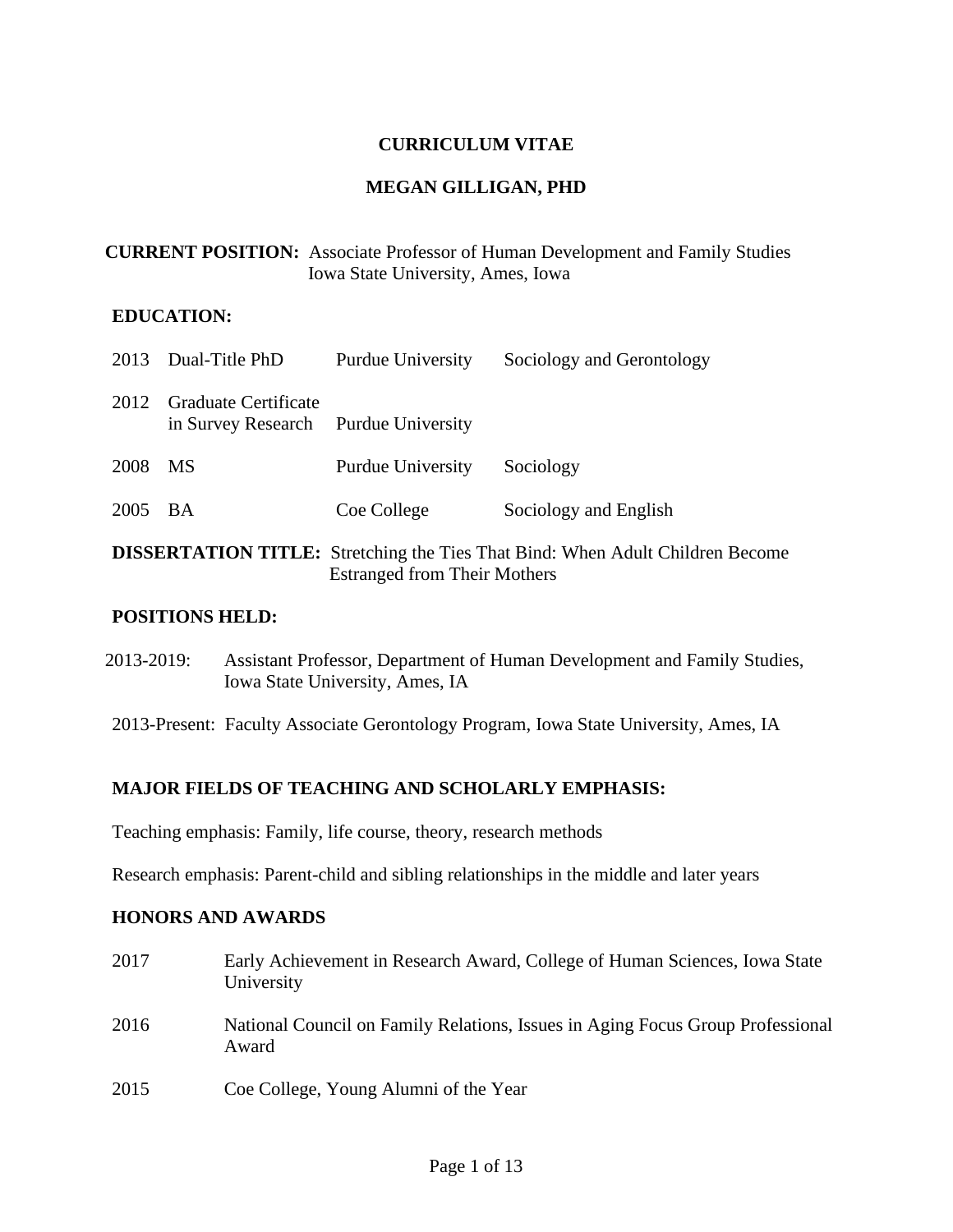- 2013 Purdue University Center on Aging and the Life Course Research Excellence Award 2012 Purdue University Graduate School Excellence in Teaching Award, Committee for the Education of Teaching Assistants
- 2009-2011 National Institute on Aging (NIA) Pre-doctoral Fellowship, Center on Aging and the Life Course, Purdue University

## **Extramural Support-Funded**

- 2019-2024 "Sibling Relations in the Context of Dementia Parental Care: Implications for Health and Well-Being." National Institute on Aging. Megan Gilligan, Principal Investigator (\$620,005) Grant # K01 AG061260-01.
- 2019-2021 "Within-Family Differences Study-Bereavement." National Institute on Aging. Jill Suitor, Principal Investigator; Megan Gillian Co-Investigator. (\$755, 623; ISU Subcontract \$30,000) Grant #R56 AG062767-01.
- 2015-2016 "Between and Within-Family Variation in Parental Financial Support for Adult Children Across Three Generations." Panel Study of Income Dynamics Small Grant Competition (Supported by the National Institute on Aging). Amelia Karraker, Principal Investigator; Megan Gilligan, Co-Principal Investigator (\$20,000) Grant # P01 AG029409.

## **Intramural Support-Funded**

2015-2016 "The Contributions of Adult Sibling Relations to Health and Well-Being in Hispanic Families." Funded by the Iowa State University, College of Human Sciences, Untenured Faculty Seed Grant. Megan Gilligan, Principal Investigator; Kimberly Greder, Mentor. (\$10,000) 2015-2016.

# **OTHER RESEARCH AND SCHOLARLY PROJECTS**

- 2017-2018 "Iowa Rural Latino Family Project: Exploration of Individual and Family Influences on Health and Well-Being." Funded by the Iowa State University, Iowa Agriculture and Home Economics Experiment Station (IAHEES). Kimberly Greder, Project Director; Megan Gilligan & Daniel Russell, Co-Directors.
- 2018-2019 "Elder Financial Exploitation: Family Risk and Protective Factors." Funded by United States Department of Agriculture Multistate Research Fund (MRF). Participant, Megan Gilligan.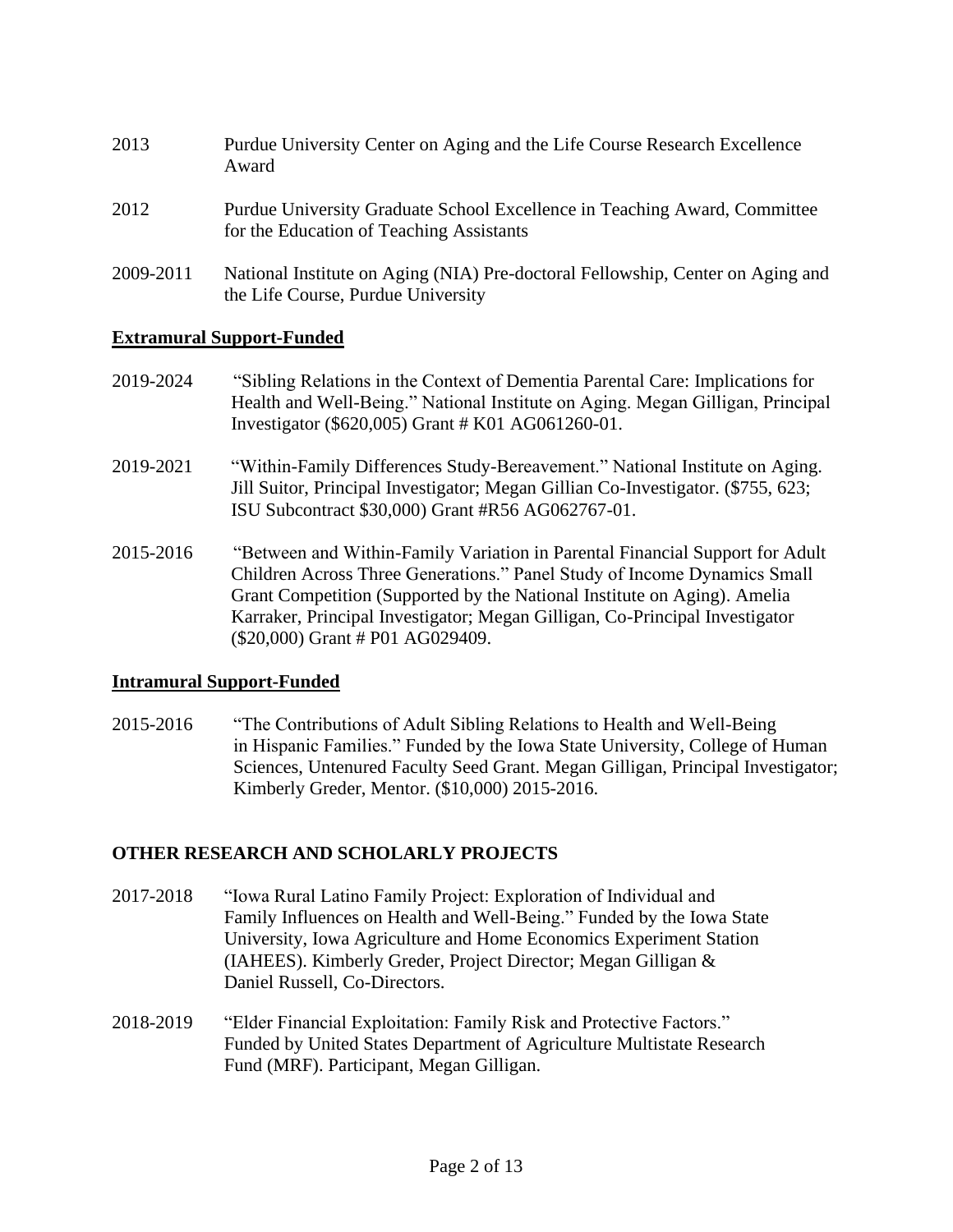## **PUBLICATIONS**

### **Peer-reviewed Journal Papers-Published (\*=graduate student)**

30. Siyun, Peng, J. Jill Suitor, and **Megan Gilligan**. In press. "Maternal Differential Treatment and Psychological Well-Being: The Mediating Role of Marital Tension and Sibling Tension." *Journal of Gerontology: Social Sciences.*

29. Suitor, J. Jill, **Megan Gilligan**, Marissa Rurka and Yifei Hou. In press. "Roles of Ego's and Siblings' Perceptions of Maternal Favoritism in Adult Children's Depressive Symptoms: A Within-Family Network Approach." *Network Science*.

28. Stocker, Clare M., **Megan Gilligan**, Eric T. Klopack \* , Katherin J. Conger, Richard P. Lanthier, Tricia K. Neppl, Catherine Walker O'Neal and K.A.S. Wickrama. 2019. "Sibling Relationships in Older Adulthood: Links with Loneliness and Well-Being." *Journal of Family Psychology*.

27. Peng, Siyun\* , Shawn Bauldry, **Megan Gilligan**, and J. Jill Suitor. 2019. "Older Mother's Health and Adult Children's Education: Conceptualization of Adult Children's Education and Mother-Child Relationships." *SSM-Population Health*, *7*: 100390.

26. Lee, Kyuho, Da Hee Kim\* , **Megan Gilligan**, and Peter Martin. 2019. "The Effects of Subjective Life Expectancy on Volunteerism in Older Adults." *International Journal of Behavioral Development.* 43: 342-350.

25. Suitor, J. Jill, **Megan Gilligan**, Marissa Rurka\* , Siyun Peng\* , Jordan Meyer\* , and Karl Pillemer. 2019. "Accuracy of Adult Children's Perceptions of Mothers' Caregiver Preferences." *The Gerontologist*. 59: 528-537.

24. Con, Gulcin\* , J. Jill Suitor, Marissa Rurka\* , and **Megan Gilligan**. 2019. "Adult Children's Perceptions of Maternal Favoritism During Caregiving: Comparisons Between Turkey and the United States." *Research on Aging* 41: 139-163.

23. Nam, Sangbo\* , Sae Hwang Han\* , and **Megan Gilligan**. 2019. "Internet Use and Preventive Health Behaviors Among Couples in Later Life: Evidence from the Health and Retirement Study." *The Gerontologist* 1: 69-77.

22. Suitor, J. Jill, **Megan Gilligan**, Marissa Rurka\* , Gulcin Con\* , Siyn Peng\* & Karl Pillemer. 2018. "Conflict with Mothers and Siblings During Caregiving: Differential Costs for Black and White Adult Children." *The Journals of Gerontology: Social Science.* 73: e86-e97.

21. Peng, Siyun\* , J. Jill Suitor, and **Megan Gilligan**. 2018. "The Long Arm of Maternal Differential Treatment: Effects of Recalled and Current Favoritism on Adult Children's Psychological Well-being." *Journal of Gerontology: Social Sciences* 73: 1123-1132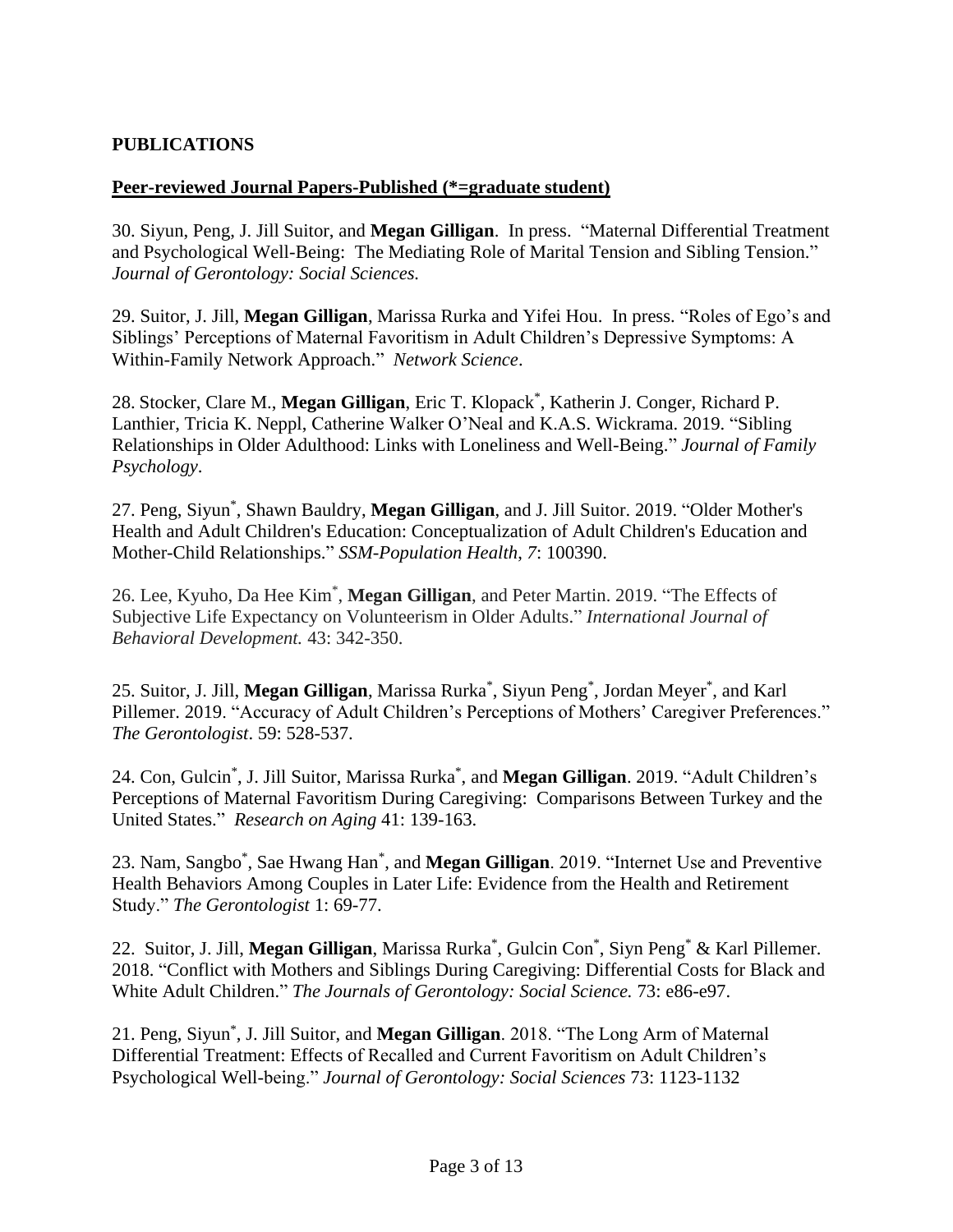20**. Gilligan, Megan,** Amelia Karraker, and Angelica Jasper\* . 2018. "Linked Lives and Cumulative Inequality: A Multigenerational Family Life Course Framework." *Journal of Family Theory & Review* 10: 111-125.

19. Pillemer, Karl and **Megan Gilligan**. 2018. "Translating Basic Research on the Aging Family to Caregiving Intervention: The Case of Within-Family Differences." *Innovation in Aging* 2: 1- 11.

18. Suitor, J. Jill, **Megan Gilligan**, Karl Pillemer, Karen Fingerman, Kyungmin Kim, Merril Silverstein, and Vern Bengtson. 2017. "Applying Within-Family Differences Designs to Enhance Understanding of the Complexity of Intergenerational Relations." *Journal of Gerontology: Social Sciences* 73: 40-53.

17. Gilligan, Megan, J. Jill Suitor, Sangbo Nam<sup>\*</sup>, Brianna Routh<sup>\*</sup>, Marissa Rurka<sup>\*</sup>, and Gulcin Con\*. 2017. Family Networks and Psychological Well-Being in Midlife. *Social Sciences* 6: 94.

16. Gilligan, Megan, J. Jill Suitor, Marissa Rurka<sup>\*</sup>, Gulcin Con<sup>\*</sup>, and Karl Pillemer. 2017. "Adult Children's Serious Health Conditions and the Flow of Support Between the Generations." *The Gerontologist* 57: 179-190.

15. **Gilligan, Megan**, J. Jill Suitor, and Karl Pillemer. 2015. "Norm Violations and Estrangement Between Mothers and Their Adult Children." *Journal of Marriage and Family* 77: 908-920.

14. Suitor, J. Jill, **Megan Gilligan**, Siyun Peng\* , Jong Hyun Jung, and Karl Pillemer. 2017. "Role of Perceived Maternal Favoritism and Disfavoritism in Adult Children's Psychological Well-Being." *Journal of Gerontology: Social Sciences.* 72: 1054-1066.

13. Pillemer, Karl, J. Jill Suitor, Catherine Riffin, and **Megan Gilligan**. 2017. "Adult Children's Problems and Mothers' Well-Being: Does Parental Favoritism Matter?" *Research on Aging* 39: 375-395.

12. Suitor, J. Jill, Megan Gilligan, Siyun Peng<sup>\*</sup>, Gulcin Con<sup>\*</sup>, Marissa Rurka<sup>\*</sup>, and Karl Pillemer. 2016. "My Pride and Joy? Predicting Favoritism and Disfavoritism in Mother-Adult Child Relations." *Journal of Marriage and Family* 78: 908-925.

11. **Gilligan, Megan**, J. Jill Suitor, Scott Feld, and Karl Pillemer. 2015. "Do Positive Feelings Hurt? Disaggregating the Effects of Positive and Negative Dimensions of Intergenerational Ambivalence on Psychological Well-Being." *Journal of Marriage and Family* 77: 261-276.

10. **Gilligan, Megan**, J. Jill Suitor, and Sangbo Nam\* . 2015. "Maternal Differential Treatment in Later-Life and Within-Family Variations in Sibling Closeness." *Journal of Gerontology: Social Sciences* 70: 167-177.

9. Suitor, J. Jill, **Megan Gilligan**, Kaitlin Johnson, and Karl Pillemer. 2014. "Caregiving, Perceptions of Maternal Favoritism, and Tension Among Siblings." *The Gerontologist* 54: 580- 588.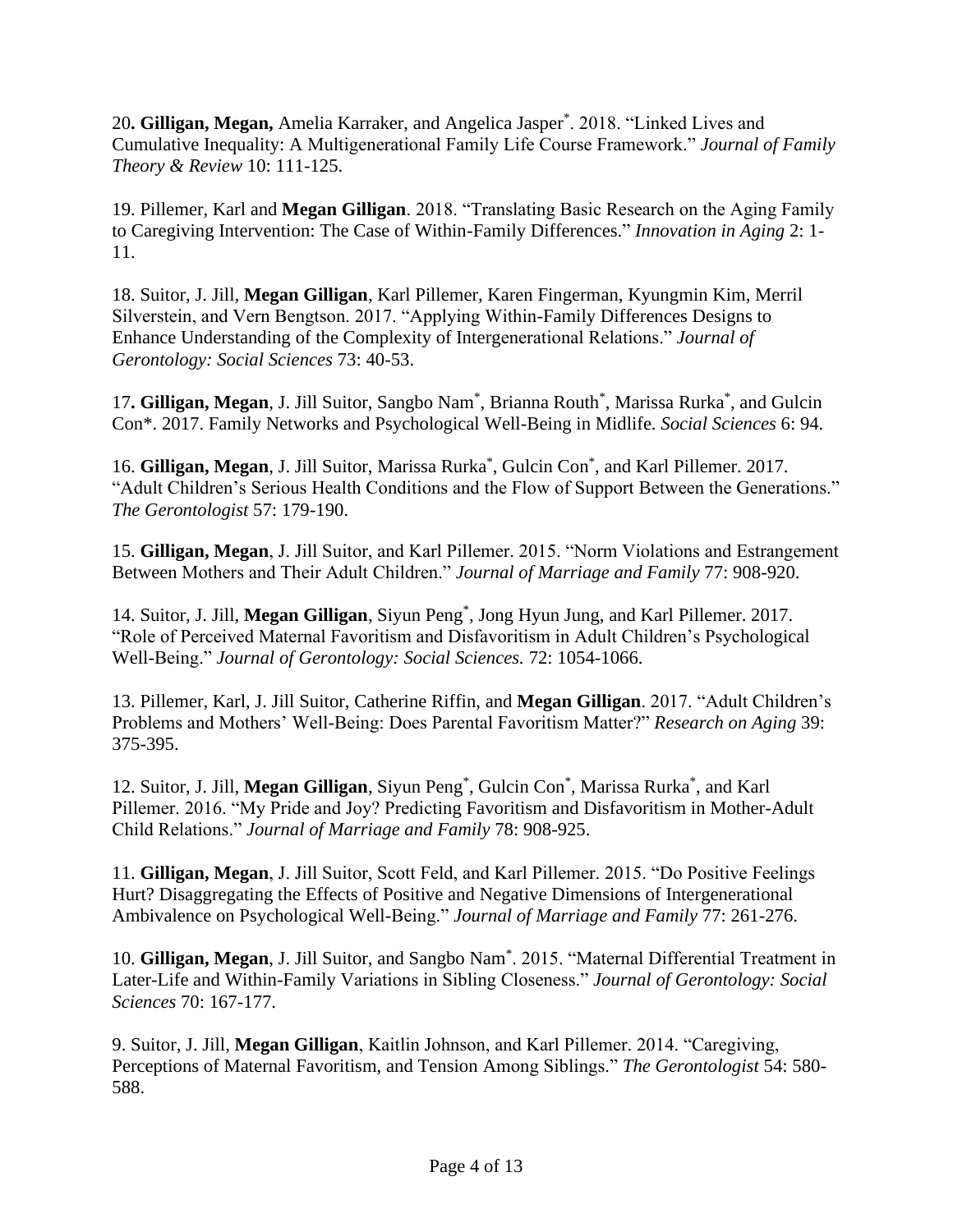8. Suitor, J. Jill, **Megan Gilligan**, Kaitlin Johnson, and Karl Pillemer. 2014. "How Widowhood Shapes Adult Children's Responses to Mothers' Preferences for Care." *Journal of Gerontology: Social Sciences* 69: 95-102.

7. **Gilligan, Megan**, Jill Suitor, Seoyoun Kim, and Karl Pillemer. 2013. "Differential Effects of Perceptions of Mothers' and Fathers' Favoritism on Sibling Tension in Adulthood." *Journal of Gerontology: Social Sciences* 68: 593-598.

6. Suitor, J. Jill, Megan Gilligan, and Karl Pillemer. 2013. "Continuity and Change in Mothers<sup>1</sup> Favoritism Toward Offspring in Adulthood." *Journal of Marriage and Family* 75: 1229-1247.

5. Suitor, J. Jill, **Megan Gilligan**, and Karl Pillemer. 2013. "The Role of Violated Caregiver Preferences in Psychological Well-Being When Older Mothers Need Assistance." *The Gerontologist* 53: 388-396.

4. Fingerman, Karen L., **Megan Gilligan**, Laura VanderDrift, and Lindsay Pitzer. 2012. "In-law Relationships Before and After Marriage: Husbands, Wives, and Their Mothers-in-Law." *Research in Human Development* 9: 106-125.

3. Suitor, J. Jill, **Megan Gilligan**, and Karl Pillemer. 2011. "Conceptualizing and Measuring Ambivalence in Later-Life Families." *Journal of Gerontology: Social Sciences* 66: 769-781.

2. Suitor, J. Jill, Jori Sechrist, Mari Plikuhn, Seth Pardo, **Megan Gilligan**, and Karl Pillemer. 2009. "The Role of Parental Favoritism in Sibling Relations in Midlife." *Journal of Marriage and Family* 71: 1026-1038.

1. Suitor, J. Jill, Mari Plikuhn, **Megan Gilligan**, and Rebecca Powers. 2008. "Unforeseen Consequences of Mothers' Return to School on Children's Education Aspirations and Outcomes." *Sociological Perspectives* 51: 495-513.

# **Book Chapters**

15. Rurka, Marissa\* , J. Jill Suitor, Siyun Peng\* , Gulcin Con\* , **Megan Gilligan**, and Yifei Hou\* . In Press. "Continuity and Change in Adult Children's Perceptions of Maternal Favoritism: Consequences for Relationships with Siblings in Midlife." in *The Psychology of Rivalry*. Sybil Hart and Nancy Aaron Jones (Eds.) NY: Nova Press.

14. Gilligan, Megan, Luke Huber<sup>\*</sup>, and Leslie Winters<sup>\*</sup>. 2019. "Beanpole Family Structure." In Encyclopedia of Gerontology and Population Aging. Danan Gu and Matthew Dupre (Eds.) Basel: Springer Nature Switzerland.

13. Martin, Peter, Jeongeun Lee, and **Megan Gilligan**. 2019. "Resilience, Adaptation to Change, and Healthy Aging." In Patrick Coll (Ed.), *Healthy aging*. Basel: Springer Nature Switzerland.

12. Suitor, J. Jill, **Megan Gilligan**, Siyun Peng\* , and Marissa Rurka\* . 2018. "How Much Can Be Expected of One Child? Consequences of Multiplexity of Mothers' Favoritism on Adult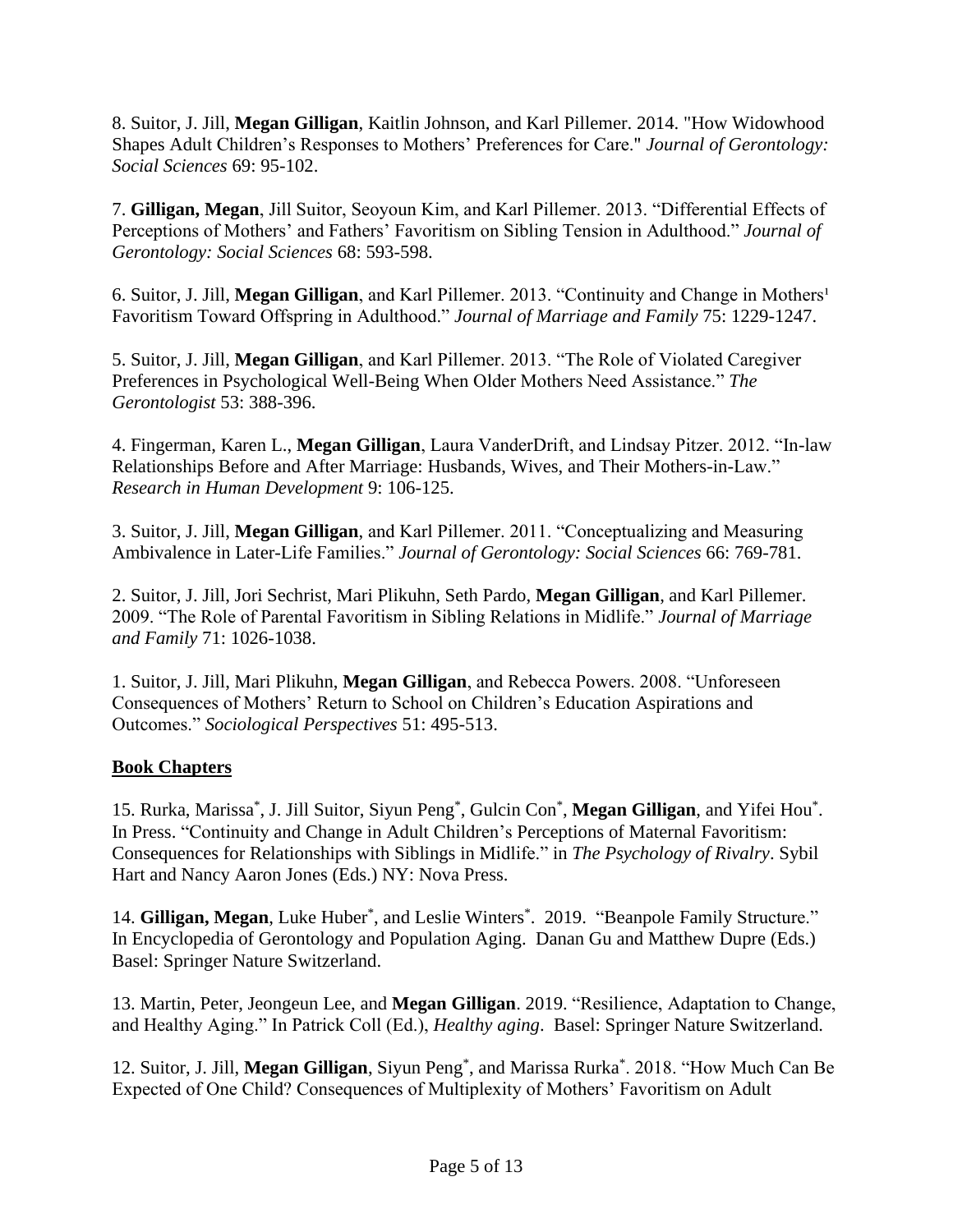Children's Psychological Well-Being." In D. F. Alwin, D. H. Felmlee, & D. A. Kreager (Eds.), *Social Networks and the Life Course. Frontiers in Sociology and Social Research (Vol. 2)* (pp. 263-281). Springer International Publishing AG.

11. Peng, Siyun\* , Merril Silverstein, J. Jill Suitor, **Megan Gilligan**, Woosang Hwang\* , Sangbo Nam<sup>\*</sup>, and Brianna Routh<sup>\*</sup>. 2018. "Use of Communication Technology to Maintain Intergenerational Contact: Toward an Understanding of 'Digital Solidarity'." In B.B. Neves, & C. Claudia Casimiro (Eds.), *Connecting Families? Information & Communication Technologies, Generations, and the Life Course* (pp.159-179). Policy Press.

10. **Gilligan, Megan**, and Maria B. Alcivar-Zuniga\* . 2018. "Intergenerational Relationship Quality Across the Lifespan." In M. Borstein, M. Arterberry, K. L. Fingerman, & J. Lansford (Eds.), *Encyclopedia of Lifespan Development*. Thousand Oaks, CA: Sage.

9. **Gilligan, Megan**, Marissa Holst\* , and Da Hee Kim\* . 2018. "Beanpole Families." In M. Borstein, M. Arterberry, K. L. Fingerman, & J. Lansford (Eds.), *Encyclopedia of Lifespan Development*. Thousand Oaks, CA: Sage.

8. Suitor, J. Jill. **Megan Gilligan**, and Siyun Peng\* . 2018. "Homophily." In M. Borstein, M. Arterberry, K. L. Fingerman, & J. Lansford (Eds.), *Encyclopedia of Lifespan Development*. Thousand Oaks, CA: Sage.

7. Suitor, J. Jill, **Megan Gilligan**, and Karl Pillemer. 2016. "Stability, Change, and Complexity in Later Life Families." In L. K. George & K. F. Ferraro (Eds.), *Handbook of Aging and the Social Sciences* (8<sup>th</sup> ed) (pp. 205-226). New York: Elsevier/Academic.

6. Suitor, J. Jill, Gulcin Con\* , and **Megan Gilligan**. 2015. "Mixed Methods Approaches." In S. K. Whitbourne (Ed.), *Encyclopedia of Adulthood and Aging*. New York: Wiley-Blackwell.

5. Suitor, J. Jill, **Megan Gilligan**, Siyun Peng, and Gulcin Con. 2015. "Parent-Adult Child Relations." In S. K. Whitbourne (Ed.), *The Encyclopedia of Adulthood and Aging*. New York: Wiley-Blackwell.

4**. Gilligan, Megan**, J. Jill Suitor, and Karl Pillemer. 2014. "Recent Economic Distress in Midlife: Consequences for Adult Children's Relationship Quality with Their Mothers." In S. L. Blair (Ed.), *Visions of the 21st Century Family: Transforming Structures and Identities* (pp. 159- 184).

3. Suitor, J. Jill, Jori Sechrist, **Megan Gilligan**, and Karl Pillemer. 2011. "Family Relationships in Later Life." In R. A. Settersten & J. L. Angel (Eds.), *Handbook of Sociology of Aging* (pp. 161-178). New York: Springer.

2. Sechrist, Jori, J. Jill Suitor, Karl Pillemer, **Megan Gilligan**, Abigail Howard, and Shirley Keeton. 2011. "Aging Parents and Adult Children: Determinants of Relationship Quality." In R. Blieszner & V. H. Bedford (Eds.), *Handbook of Families and Aging* (pp. 153-181). Santa Barbara, CA: Praeger.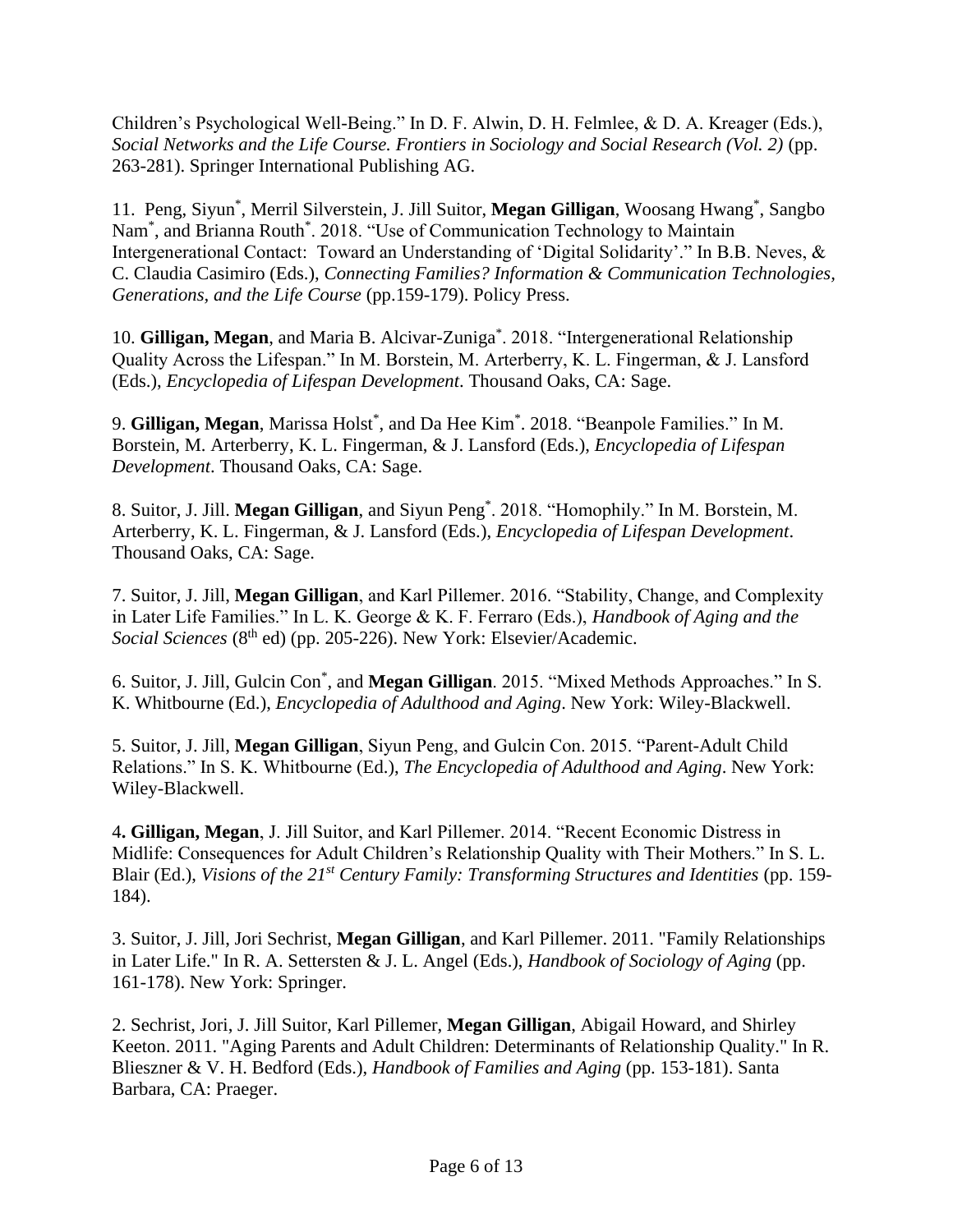1. Suitor, J. Jill, **Megan Gilligan**, Gwen Parks, Mari Plikuhn, and Karl Pillemer. 2008. "Intergenerational Family Relationships." In H. T. Reis & S. Sprecher (Eds.), *Encyclopedia of Human Relationships.* Thousand Oaks, CA: Sage.

## **Book Reviews**

1. **Gilligan, Megan** and Karen L. Fingerman. 2011. "The Forgotten Kin: Aunts and Uncles." Robert Milardo. *Journal of Marriage and Family*, 73: 313-315.

## **SCHOLARLY PRESENTATIONS AT PROFESSIONAL MEETINGS:**

## **Regional, National or International) (\*=graduate student)**

62. Kim, Da Hee\* and **Megan Gilligan**. 2019. "The Effect of Adult Children's Economic Hardships on Older Parents' Negative Emotions." Presented at Annual Meeting of the National Council of Family Relations, Fort Worth, TX November.

61. Meinertz, Naomi\* , **Megan Gilligan**, Jeong Eun Lee and Joseph Svec. 2019. "Addressing Older Adult Social Isolation and Abuse through Rural Outreach and Inter-Organizational Collaboration." Presented at Annual Meeting of the Gerontological Society of America, Austin, TX November.

60. Peitz, Louise\* , Jeongeun Lee, Joseph Svec and **Megan Gilligan**. 2019. "Challenges and Barriers for Service Providers in Rural Settings: An Elder Abuse Needs Assessment." Presented at Annual Meeting of the Gerontological Society of America, Austin, TX November.

59. Suitor, J. Jill, **Megan Gilligan**, Marissa Rurka\* , Yifei Hou\* & Catherine Stepniak\*. 2019. "Changes in the Psychological Costs of Maternal Favoritism and Disfavoritism for Daughters and Sons as Mothers Age." Presented at Annual Meeting of the Gerontological Society of America, Austin, TX November.

58. Betz-Hamilton, Axton, Ashton Chapman and **Megan Gilligan**. 2019. "Addressing the Theoretical Gaps in Elder Family Financial Exploitation." Presented at Annual Meeting of the Gerontological Society of America, Austin, TX November.

57. Rurka, Marissa\* , J. Jill Suitor, **Megan Gilligan**, Yifei Hou\* , and Catherine Stepniak. \* 2019. "Predicting Which Adult Children Become Primary and Secondary Caregivers to Their Mothers: A Within-Family Panel Study." Presented at American Sociological Association, New York, NY, August.

56. Jasper, Angelica<sup>\*</sup> and Megan Gilligan. 2018. "Dyadic Analysis of Chronic Stress, Relationship Quality, & Depression in Later-Life Spouses." Presented at Annual Meeting of the Gerontological Society of America, Boston, MA, November.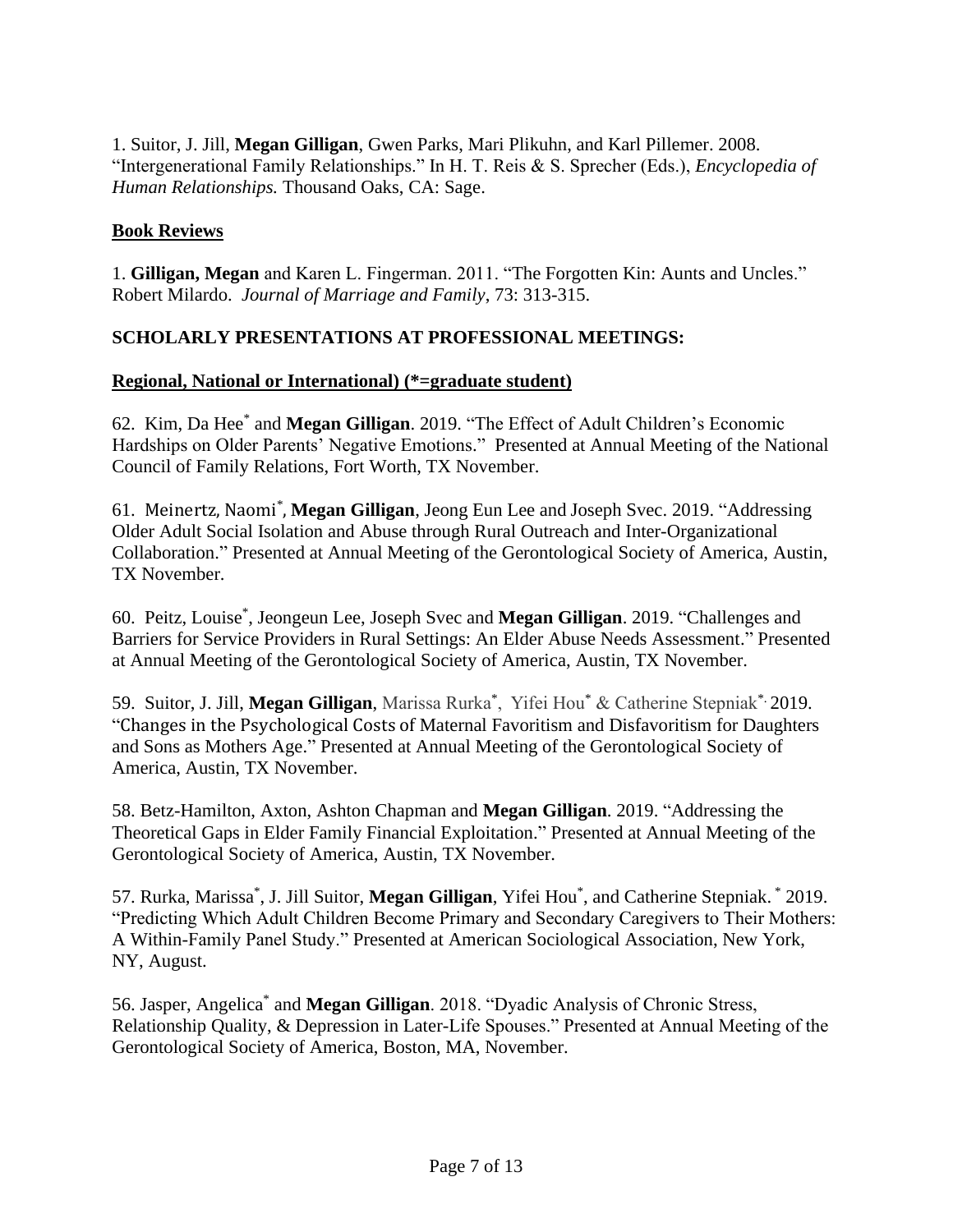55. Lee, Daeyong and **Megan Gilligan**. 2018. "Intergenerational Financial Support and Older Adults' Retirement Decisions." Presented at Annual Meeting of the Gerontological Society of America, Boston, MA, November.

54. Stocker, Clare, **Megan Gilligan**, Eric Klopack\* , Katherine Conger, Richard Lanthier, Tricia Neppl, Catherine O'Neal and K.A.S. Wickrama. "Sibling Relationships in Older Adulthood: Links with Loneliness and Well-Being." Presented at Annual Meeting of the National Council on Family Relations, San Diego, CA, November.

53. Peng, Siyun\* , J. Jill Suitor, and **Megan Gilligan**. 2018. "Maternal Differential Treatment and Psychological Well-Being: The Mediating Roles of Marital and Sibling Tension." Presented at Annual Meeting of the Gerontological Society of America, Boston, MA, November.

52. Suitor, J. Jill, Megan Gilligan, Catherine Stepniak<sup>\*</sup>, Marissa Rurka<sup>\*</sup>, Yifei Hou<sup>\*</sup>, Karl Pillemer. 2018. "The Roles of Gender and Mothers' Care Preferences in the Impact of Caregiving on Adult Children's Marital Quality." Presented at Annual Meeting of the Gerontological Society of America, Boston, MA, November.

51. Suitor, J. Jill, Megan Gilligan, Marissa Rurka<sup>\*</sup>, Siyun Peng<sup>\*</sup>, Jordan Meyer<sup>\*</sup>, and Karl Pillemer. 2018. "Accuracy of Adults Children's Perceptions of Mothers' Caregiver Preferences." Presented at the Meetings of the American Sociological Association, Philadelphia, PA, August.

50. Suitor, J. Jill, **Megan Gilligan**, Marissa Rurka, and Yifei Hou. 2018. "Role of Shared Perceptions of Maternal Favoritism in Sibling Networks in Adult Children's Depressive Symptoms: A Within Family Approach." Presented at the Sunbelt Social Networks Conference, Utrecht, Netherlands, June.

49. **Gilligan, Megan**, Amelia Karraker, and Angelica Jasper\* . 2017. "Linked Lives and Cumulative Inequality: A Multigenerational Family Life Course Framework." Presented at the National Council on Family Relations Annual Conference, Orlando, November.

48. **Gilligan, Megan** and Peter Martin. 2017. "Sibling Relationships of Centenarians." Presented at the 23rd Annual Meeting of the International Consortium of Centenarian Studies, San Diego, July.

47. Gilligan, Megan, Marissa Holst<sup>\*</sup>, Brianna Routh<sup>\*</sup>, Maria Alcivar-Zuniga<sup>\*</sup> and Kimberly Greder. 2017. "Latina Immigrant Mothers in the Rural Midwest: The Role of Family Support<sup>[17</sup>]Networks." Presented at the National Council on Family Relations Annual Conference, Orlando, November.

46. Holst, Marissa\* and **Megan Gilligan**. 2017. "Relationship Quality between Emerging Adults and Extended Family: The Role of Value Similarity." Presented at the 8th Conference on Emerging Adulthood, Washington DC, November.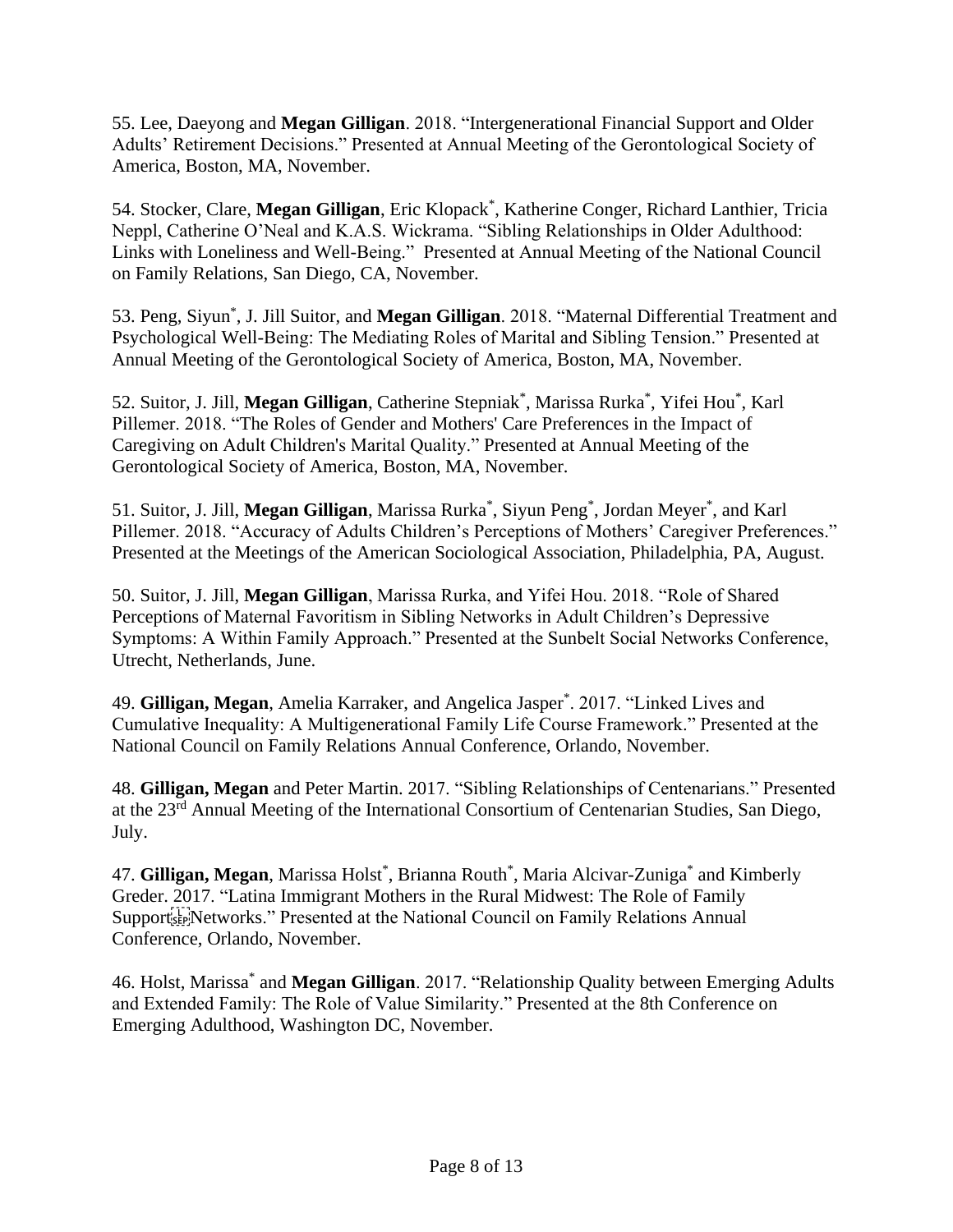45. Jeon, Sesong\* and **Megan Gilligan**. 2017. "The Role of Grandmothers in Korean Women's Work-Life Balance." Presented at the 21st IAGG World Congress of Gerontology and Geriatrics, San Francisco, July.

44. Kim, Da Hee\* and **Megan Gilligan**. 2017. "Adult Children's Job Loss and Parent-Child Relationship Quality: The Role of Parents' Evaluations." Presented at the 21st IAGG World Congress of Gerontology and Geriatrics, San Francisco, July.

43. Suitor, J. Jill, **Megan Gilligan**, Marissa Rurka\* , Siyun Peng\* and Karl Pillemer. 2017. "It's Really Not Me? Adult Children's Misperceptions of Mothers' Favoritism and Disfavoritism." Presented at the 21st IAGG World Congress of Gerontology and Geriatrics, San Francisco, July.

42. Suitor, J. Jill, **Megan Gilligan**, Siyun Peng\* , Jordan Meyer\* , Gulcin Con\* and Karl Pillmer. 2017. "Consequences of Adult Children's Perceptions of Maternal Differential Treatment Across Time." Presented at the 21st IAGG World Congress of Gerontology and Geriatrics, San Francisco, July.

41. **Gilligan, Megan** and Amelia Karraker. 2016. "Within-Family Variation in Parental Financial Support to Adult Children Across Three Generations." Presented at the Annual Meeting of the Gerontological Society of America, New Orleans, November.

40. Kim, Da Hee\* and **Megan Gilligan**. 2016. "How Retirement Shapes Individual, Relationship and Social Conditions." Presented at the Annual Meeting of the Gerontological Society of America, New Orleans, November.

39. Johnson, Meneka\* , Peter Martin, Carolyn Cutrona, Dan Russell, **Megan Gilligan** and Thomas J. Schofield. 2016. **"**Impact of Distal Influences and Proximal Resources on the Mental Health of Older African Americans." Presented at the Annual Meeting of the Gerontological Society of America, New Orleans, November.

38. Jeon, Sesong\* , Yousun Baek\* and **Megan Gilligan**. 2016. "The Relationships Among Income, Depression and Life Satisfaction of Korean Baby Boomers." Presented at the Annual Meeting of the Gerontological Society of America, New Orleans, November.

37. Suitor, J. Jill, **Megan Gilligan**, Marissa Rurka\* , Lana Mohebbi\* and Karl Pillemer. 2016. "'Some Help and Others Get in the Way': Siblings as Sources of Support and Strain During Caregiving." Presented at the Annual Meeting of the Gerontological Society of America, New Orleans, November.

36. Rurka, Marissa\* , J. Jill Suitor, **Megan Gilligan** and Karl Pillemer. 2016. "When Adult Children are 'On the Same Page' Regarding Mothers' Care Needs: A Within-Family Approach." Presented at the Annual Meeting of the Gerontological Society of America, New Orleans, November.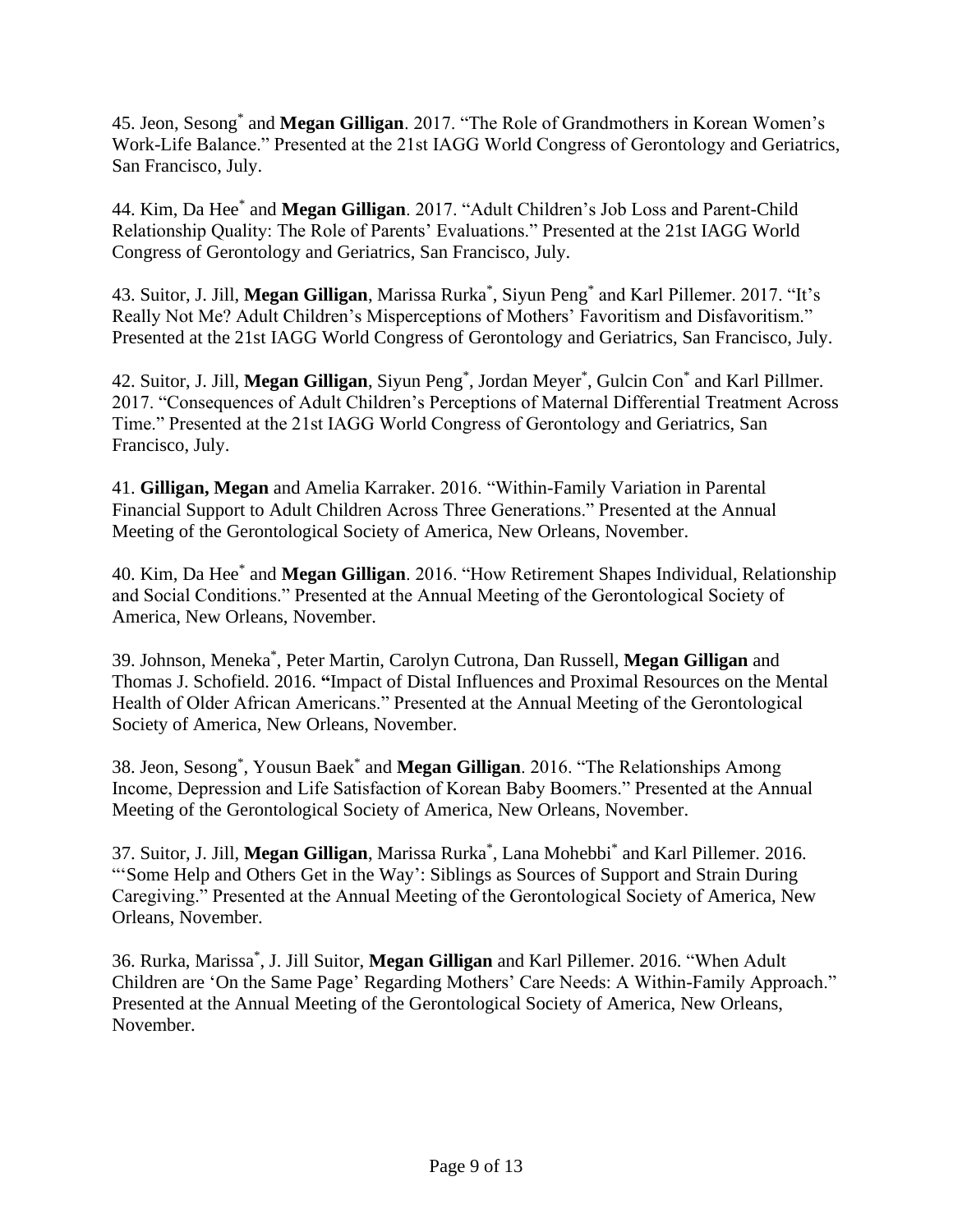35. Nam, Sangbo\* and **Megan Gilligan**. 2015. "The Role of Information and Communications Technology Use in Older Adult's Psychological Well-Being." Presented at the Annual Meeting of the Gerontological Society of America, Orlando, August.

34. Jonson, Meneka\* , Peter Martin, Carolyn Cutrona, Dan Russell, **Megan Gilligan,** and Thomas Schofield. 2015. "The Impact of Psychosocial and Economic Resources on Perceived Physical and Functioning Health of African-American Older Adults: Findings from the Georgia Centenarian Study." Presented at the Annual Meeting of the Gerontological Society of America, Orlando, August.

33. J. Jill Suitor, **Megan Gilligan**, Siyun Peng\* , Gulcin Con\* , Marissa Rurka\* , and Karl Pillemer. 2015. "Within-Family Differences in the Experiences of Black and White Adult Children Caring for Older Mothers." Presented at the Annual Meeting of the Gerontological Society of America, Orlando, August.

32. Peng, Siyun\* , Jill Suitor, and **Megan Gilligan**. 2015. "The Long Arm of Maternal Differential Treatment: Effects of Recalled and Current Favoritism on Adult Children's Psychological Well-being." Presented at the Annual Meeting of the Gerontological Society of America, Orlando, August.

31. **Gilligan, Megan**, J. Jill Suitor, Marissa Rurka\* , Gulcin Con\* , and Karl Pillemer. 2015. "Adult Children's Serious Health Conditions and the Flow of Support between the Generations." Presented at the the Annual Meeting of the American Sociological Society, Chicago, August.

30. Suitor, J. Jill, **Megan Gilligan**, Siyun Peng\* , Jong Hyun Jung\* , and Karl Pillemer. 2015. "Role of Perceived Maternal Favoritism and Disfavoritism in Adult Children's Psychological Well-Being." Presented at the the Annual Meeting of the American Sociological Society, Chicago, August.

29. **Gilligan, Megan**, J. Jill Suitor, Gulcin Con\* , and Karl Pillemer. 2015. "Sibling Tension and Psychological Well-Being in Midlife." Presented at the Aging Families/Changing Families Conference at Syracuse University, Syracuse, June.

28. Con, Gulcin\* , J. Jill Suitor, and **Megan Gilligan**. 2015. "Adult Children's Perceptions of Maternal Favoritism During Caregiving: Comparisons Between Turkey and the U.S." Presented at the Aging Families/Changing Families Conference at Syracuse University, Syracuse, June.

27. Suitor, J. Jill, **Megan Gilligan**, Siyun Peng\* , Gulcin Con\* , Marissa Rurka\* , and Karl Pillemer. 2015. "Differences in the Role of Violated Caregiver Preferences in Black and White Mothers' Psychological Well-Being." Presented at the Aging Families/Changing Families Conference at Syracuse University, Syracuse, NY, June.

26. Suitor, J. Jill, Megan Gilligan, Marissa Ruska<sup>\*</sup>, and Karl Pillemer. 2014. "Using Within-Family Data to Address 1960s Concerns Regarding the Generation Gap between Parents and Adult Children." Presented at the Annual Meeting of the Gerontological Society of America, Washington, DC, November.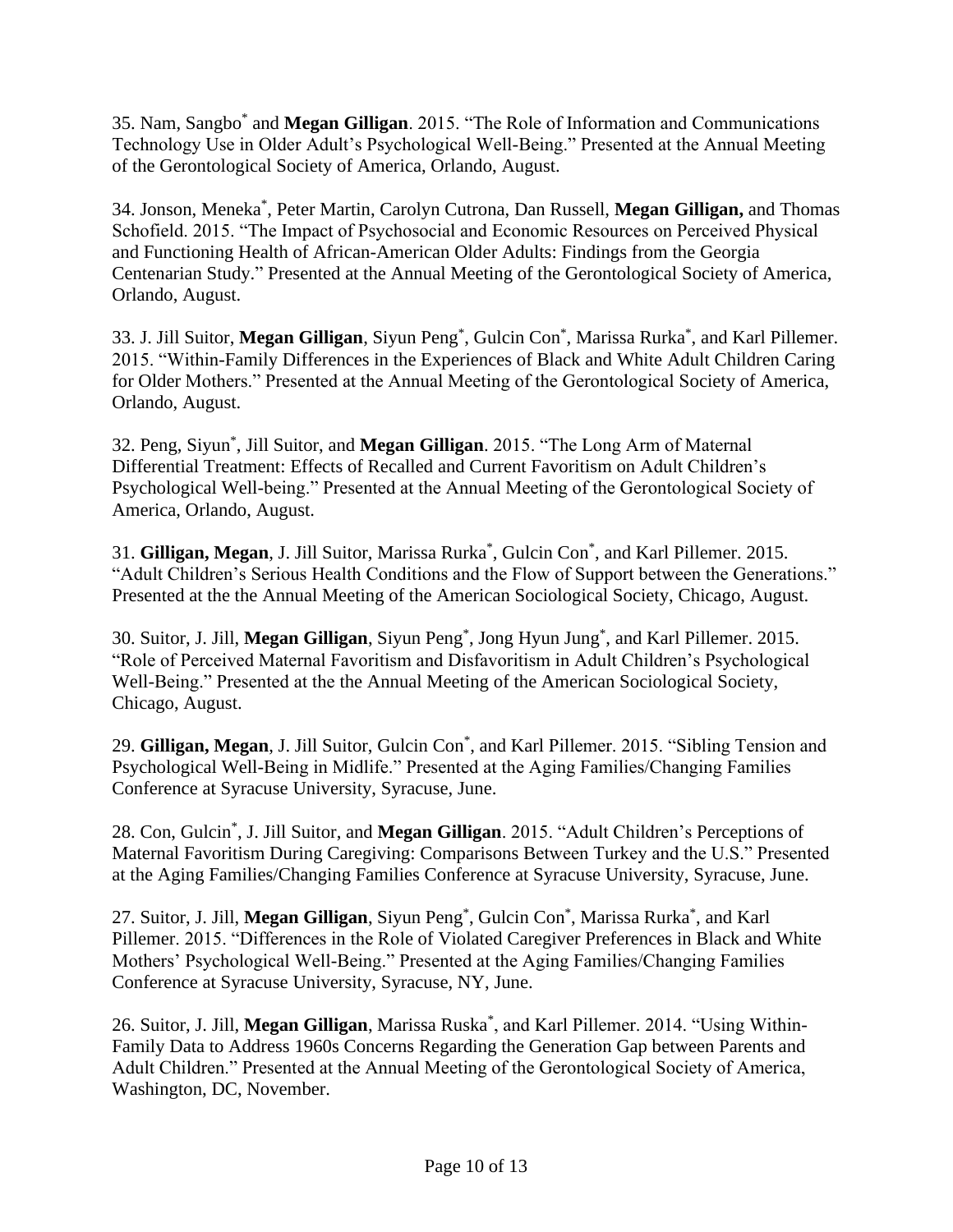25. Suitor, J. Jill, **Megan Gilligan**, Siyun Peng\* , and Karl Pillmer. 2014. "Psychological Consequences of Mothers' Favoritism and Disfavoritism toward Adult Children." Presented at the Annual Meeting of the Gerontological Society of America, Washington, DC, November.

24. Con, Gulcin\* , J. Jill Suitor, **Megan Gilligan**, and Karl Pillemer. 2014. "Conflict and Cooperation Among Siblings During Caregiving: Comparisons Between Turkey and the U.S." Presented at the Annual Meeting of the Gerontological Society of America, Washington, DC, November.

23. Pillemer, Karl, Jill Suitor, Catherine Riffin, and **Megan Gilligan**. 2014 "Intergenerational Ambivalence: New Conceptual and Measurement Approaches." Presented at the Annual Meeting of the Gerontological Society of America, Washington, DC, November.

22. Johnson, Kaitlin, J. Jill Suitor, **Megan Gilligan,** and Karl Pillemer. 2014. "Moving in, Moving Out, and Staying with Mom: Continuity and Change in Adult Children's Coresidence with Older Mothers." Presented at the Annual Meeting of the Gerontological Society of America, Washington, DC, November.

21. Johnson, Meneka\* , Peter Martin, Carolyn Cutrona, Daniel Russell, **Megan Gilligan**, Thomas Schofield, and Leonard W. Poon. 2014. "Psychosocial and Economic Resources of African-American Centenarians: Findings from the Georgia Centenarian Study.*"* Presented at the Annual Meeting of the Gerontological Society of America, Washington, DC, November.

20. Nam, Sangbo\* , **Megan Gilligan**, J. Jill Suitor, and Karl Pillemer. 2014. "Older Mothers' Use of Technology to Maintain Contact with Adult Children." Presented at the Annual Meeting of the Gerontological Society of America, Washington, DC, November.

19. Suitor, J. Jill, **Megan Gilligan**, Siyun Peng\* , and Karl Pillemer. 2013. "Garnering Favor and Avoiding Disfavor: Predicting Within-Family Differences in Mother-Adult Child Relations." Presented at the Annual Meeting of the Gerontological Society of America, New Orleans, November.

18. **Gilligan, Megan**, J. Jill Suitor, and Karl Pillemer. 2013. "Changes in Intergenerational Estrangement Across Time: Transitions in and out of Being the Black Sheep." Presented at the Annual Meetings of the Gerontological Society of America, New Orleans.

17. Gilligan, Megan, J. Jill Suitor, Kaitlin Johnson<sup>\*</sup>, Shayla Pulliman<sup>\*</sup>, and Karl Pillemer. 2013. "Differences in Mothers' Relationships with Twins and Other Offspring in Later-Life." Presented at the Annual Meeting of the Gerontological Society of America, New Orleans.

16. Suitor, J. Jill, **Megan Gilligan**, and Karl Pillemer. 2013. "Becoming the 'Problem Child': Why Particular Adult Children Become Sources of Conflict and Disappointment." Presented at the Annual Meeting of the Gerontological Society of America, New Orleans.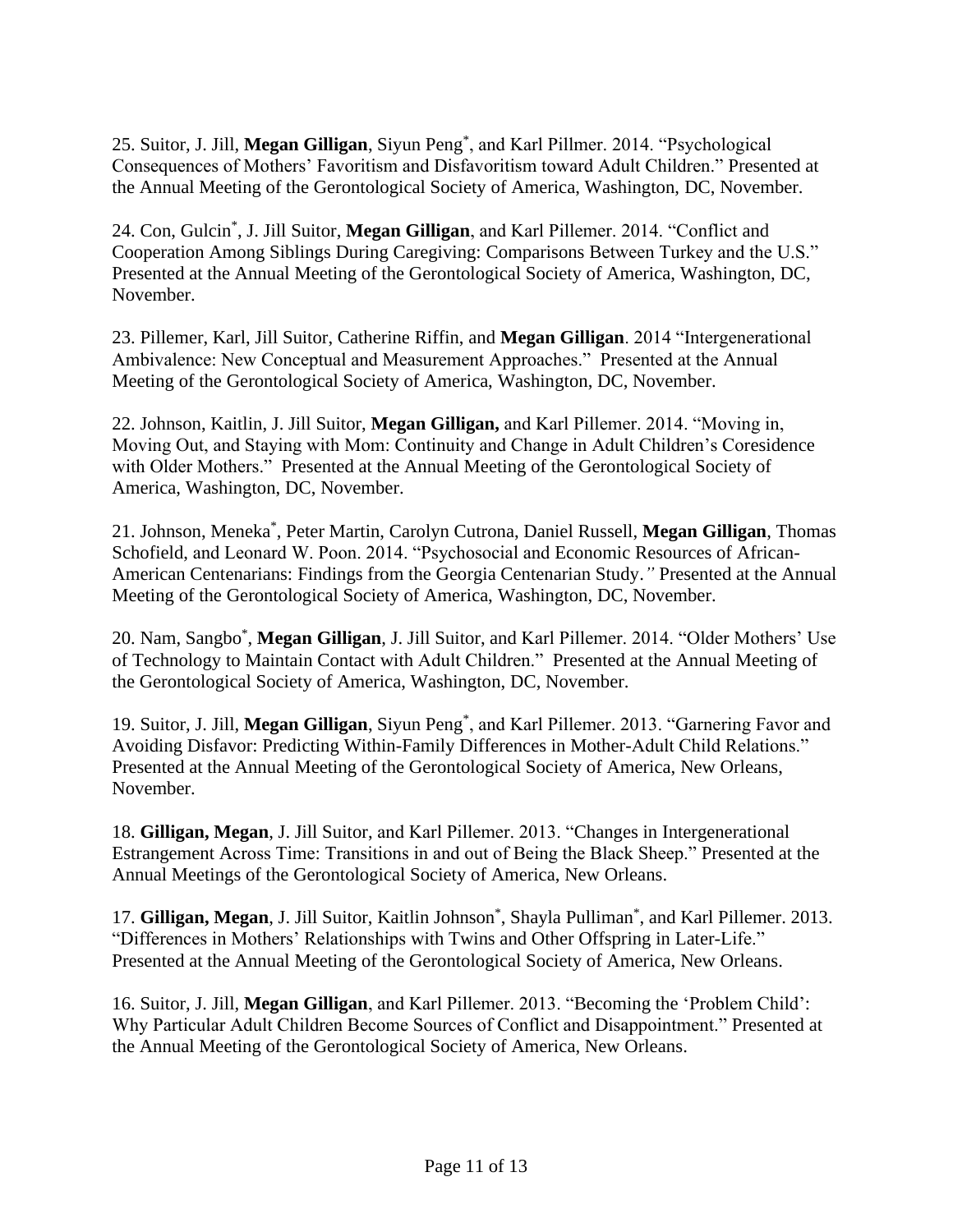15. Suitor, J. Jill, **Megan Gilligan**, Kaitlin Johnson\* , and Karl Pillemer. 2013. "Adult Children's Problems and Older Parents' Marital Quality." Presented at the Annual Meeting of the Gerontological Society of America, New Orleans.

14. Suitor, J. Jill, **Megan Gilligan**, and Karl Pillemer. 2013. "How Widowhood Shapes Adult Children's Responses to Mothers' Preferences for Care." Presented at the Annual Meeting of the American Sociological Society, New York.

13. **Gilligan, Megan**, J. Jill Suitor, and Karl Pillemer. 2012. "Disaggregating the Effects of Positive and Negative Dimensions of Intergenerational Ambivalence on Psychological Well-Being." Presented at the Annual Meeting of the Gerontological Society of America, San Diego.

12. **Gilligan, Megan**, J. Jill Suitor, and Karl Pillemer. 2012. "Why Are Some Siblings Closer than Others? How Maternal Differential Treatment Shapes Sibling Relations in Adulthood." Presented at the Annual Meeting of the Gerontological Society of America, San Diego.

11. Suitor, J. Jill, **Megan Gilligan**, and Karl Pillemer. 2012. "The Role of Violated Caregiver Preferences in Psychological Well-Being When Older Mothers Need Assistance." Presented at the Annual Meeting of the American Sociological Society, Denver.

10. **Gilligan, Megan**, Laura VanderDrift, Lindsay Pitzer, and Karen L. Fingerman. 2011. "Inlaw Relationships Before and After Marriage: Husbands, Wives, and Their Mothers-in-Law." Presented at the Annual Meeting of the Gerontological Society of America, Boston.

9. **Gilligan, Megan**, J. Jill Suitor, and Karl Pillemer. 2011. "Differential Effects of Perceptions of Mothers' and Fathers' Favoritism on Sibling Tension in Adulthood." Presented at the Annual Meeting of the National Council on Family Relations, Orlando.

8. **Gilligan, Megan**, J. Jill Suitor, and Karl Pillemer. 2010. "Stretching the Ties that Bind: Understanding the Conditions Under Which Adult Children Become Estranged from Their Parents." Presented at the Annual Meeting of the Gerontological Society of America, New Orleans.

7. **Gilligan, Megan**, J. Jill Suitor, and Karl Pillemer. 2009. "Describing and Explaining Congruence in Adults' Ambivalence Toward Their Siblings." Presented at the Annual Meeting of the Gerontological Society of America, Atlanta.

6. Suitor, J. Jill, **Megan Gilligan,** and Karl Pillemer. 2009. "Are You Sure I'm Ambivalent? Conceptualizing and Measuring Ambivalence in Middle and Later-Life Family Relations." Presented at the Annual Meeting of the Gerontological Society of America, Atlanta.

5. **Gilligan, Megan**, J. Jill Suitor, Jori Sechrist, and Karl Pillemer. 2009. "The Role of Perceived Maternal Favoritism in Sibling Ambivalence in Midlife." Presented at the Annual Meeting of the American Sociological Association, San Francisco.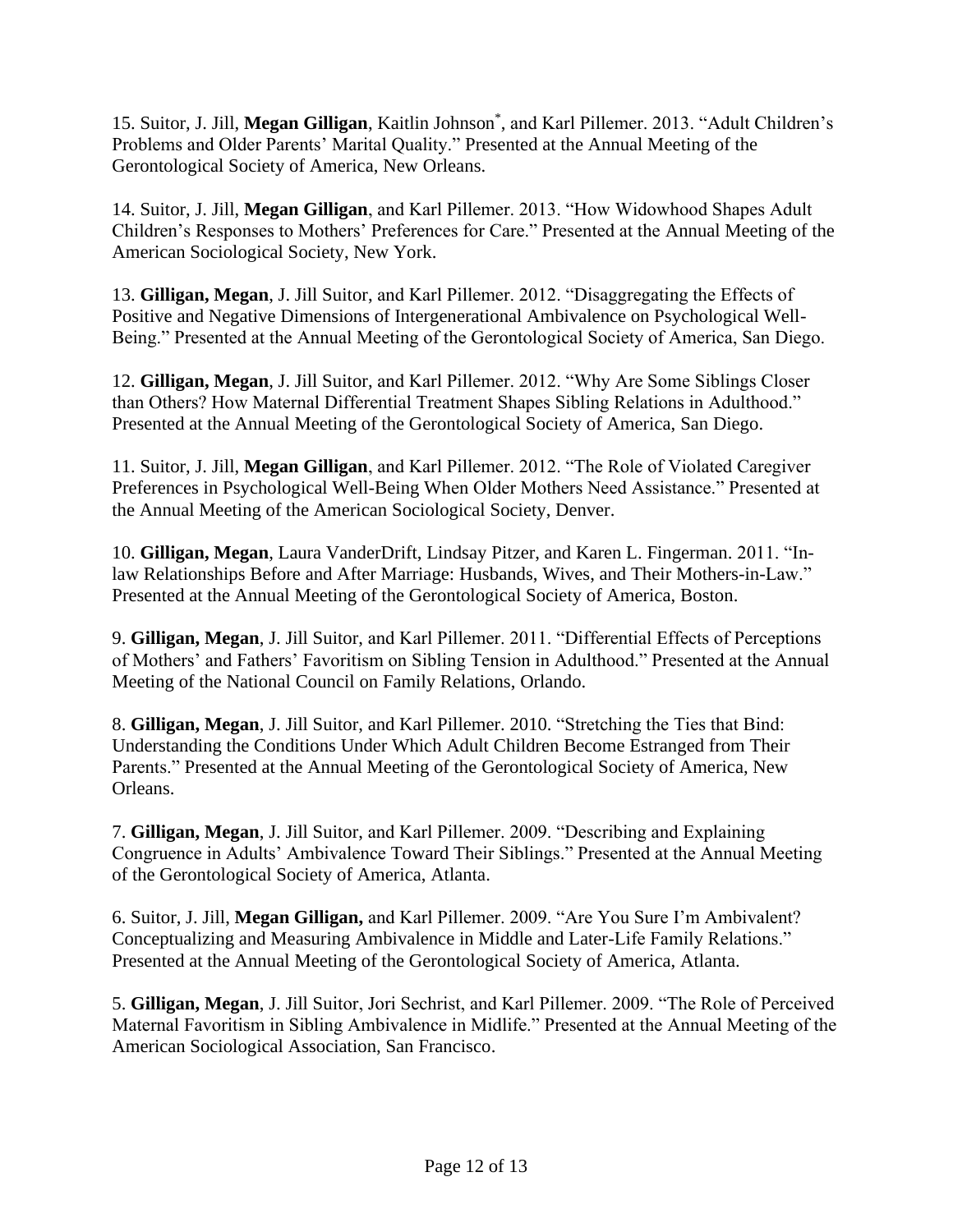4. **Gilligan, Megan**, Suitor, J. Jill, Jori Sechrist, and Karl Pillemer. 2008. "The Intersection of Race and Gender in Adult Children's Reports of Relationship Quality with Parents." Presented at the Annual Meeting of the Gerontological Society of America, National Harbor, MD.

3. Suitor, J. Jill, Jori Sechrist, **Megan Gilligan**, Sandra Koh, and Karl Pillemer. 2008. "Parental Favoritism in Adulthood: A Mixed-Methods Approach to Studying Variations by Race." Presented at the Annual Meeting of the Gerontological Society of America, National Harbor, MD.

2. **Gilligan Megan**, J. Jill Suitor, and Karl Pillemer. 2007. "Role of Ambivalence in Predicting Violent Feelings During Caregiving." Presented at the Gerontological Association, San Francisco.

1. Suitor, J. Jill, Mari Plikuhn, and **Megan Gilligan**. 2007. "Unforeseen Consequences of Mothers' Return to School on Children's Education Aspirations and Outcomes." Presented at the American Sociological Association, New York.

# **INVITED SCHOLARLY PRESENTATIONS:**

1. Megan Gilligan. "Challenges and Opportunities in Rural and Tribal Communities." Presented at the Rural and Tribal Elder Justice Summit. Department of Justice, Elder Justice Initiative, Des Moines, IA, November.

2. **Megan Gilligan**. 2018. "Stretching the Ties that Bind: Intergenerational Estrangement Between Mothers and Adult Children." Presented at the Illinois State University Interdisciplinary Research Group on Personal Relationships. Illinois State University, Normal, Il, April.

3. Suitor, J. Jill and **Megan Gilligan**. 2015 "How Much Can Be Expected of One Child? Patterns and Consequences of Multiplexity of Mothers' Favoritism in Later-Life Families." Presented at Together Through Time—Social Networks and the Life Course at The Pennsylvania State University, University Park, PA, June.

# **OTHER SCHOLARLY ACTIVITIES:**

Ad hoc Reviewer: *Demography, American Sociological Review, Journal of Family Theory and Review, Journal of Social and Personal Relationships, Psychology and Aging, Journal of Youth and Adolescence, Research on Aging, Journal of Family Issues,*

Editorial Board Member: *Journal of Marriage and Family, Journal of Gerontology: Social Sciences and Innovation in Aging*

Conference Abstract Reviewer: Gerontological Society of America Annual Meeting